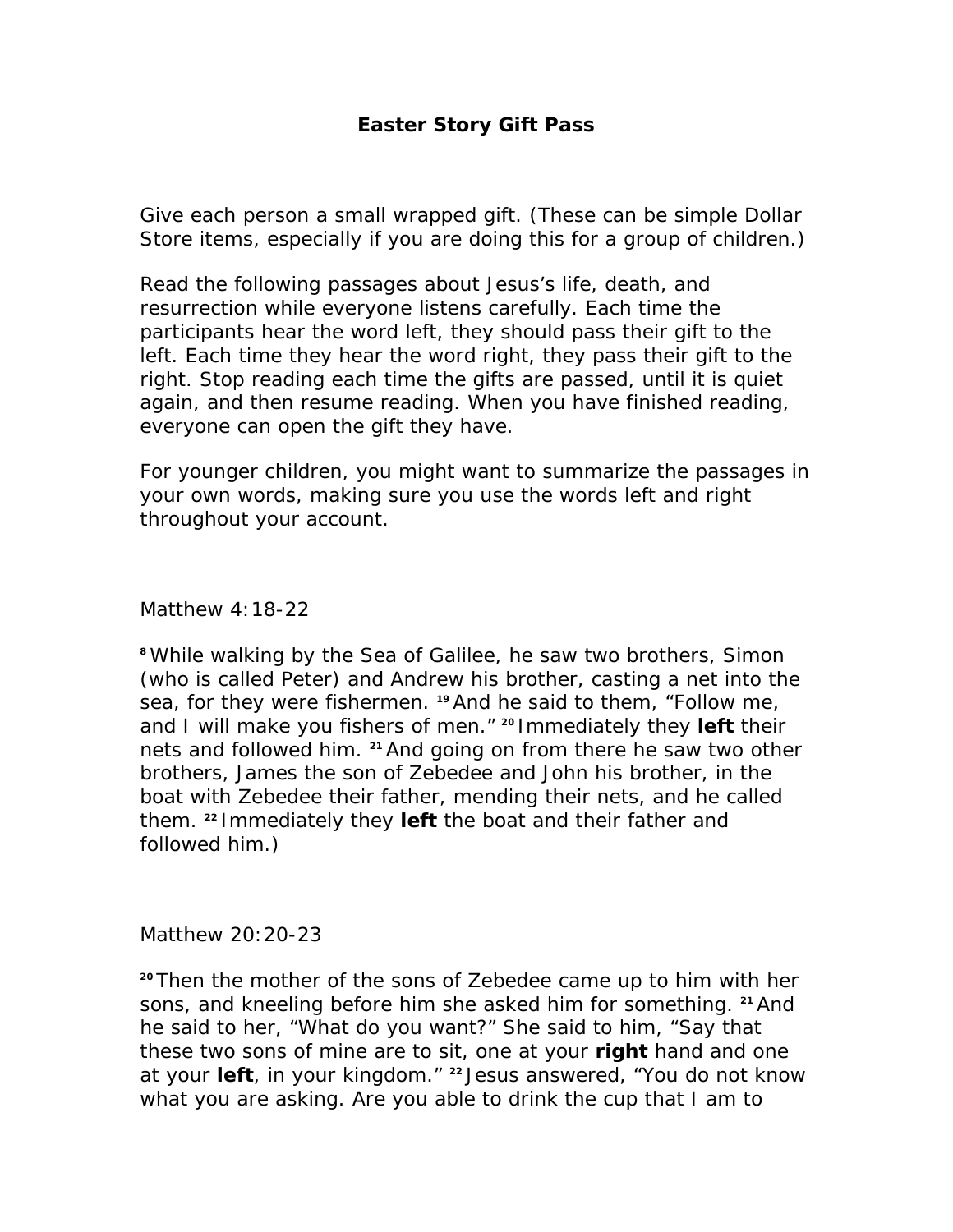*drink?" They said to him, "We are able." 23 He said to them, "You will drink my cup, but to sit at my right hand and at my left is not mine to grant, but it is for those for whom it has been prepared by my Father."* 

## Mark 13:1-2

*And as he came out of the temple, one of his disciples said to him, "Look, Teacher, what wonderful stones and what wonderful buildings!" 2 And Jesus said to him, "Do you see these great buildings? There will not be left here one stone upon another that will not be thrown down."* 

## Matt. 26:36-44

*<sup>36</sup>Then Jesus came with them to a place called Gethsemane, and said to the disciples, "Sit here while I go and pray over there." 37 And He took with Him Peter and the two sons of Zebedee, and He began to be sorrowful and deeply distressed. 38 Then He said to them, "My soul is exceedingly sorrowful, even to death. Stay here and watch with Me."* 

*<sup>39</sup>He went a little farther and fell on His face, and prayed, saying, "O My Father, if it is possible, let this cup pass from Me; nevertheless, not as I will, but as You will."* 

*<sup>40</sup>Then He came to the disciples and found them sleeping, and said to Peter, "What! Could you not watch with Me one hour? 41 Watch and pray, lest you enter into temptation. The spirit indeed is willing, but the flesh is weak."* 

*<sup>42</sup>Again, a second time, He went away and prayed, saying, "O My Father, if this cup cannot pass away from Me unless[e] I drink it, Your will be done." 43 And He came and found them asleep again, for their eyes were heavy.* 

*<sup>44</sup>So He left them, went away again, and prayed the third time, saying the same words. 45 Then He came to His disciples and said to them, "Are you still sleeping and resting? Behold, the hour is at*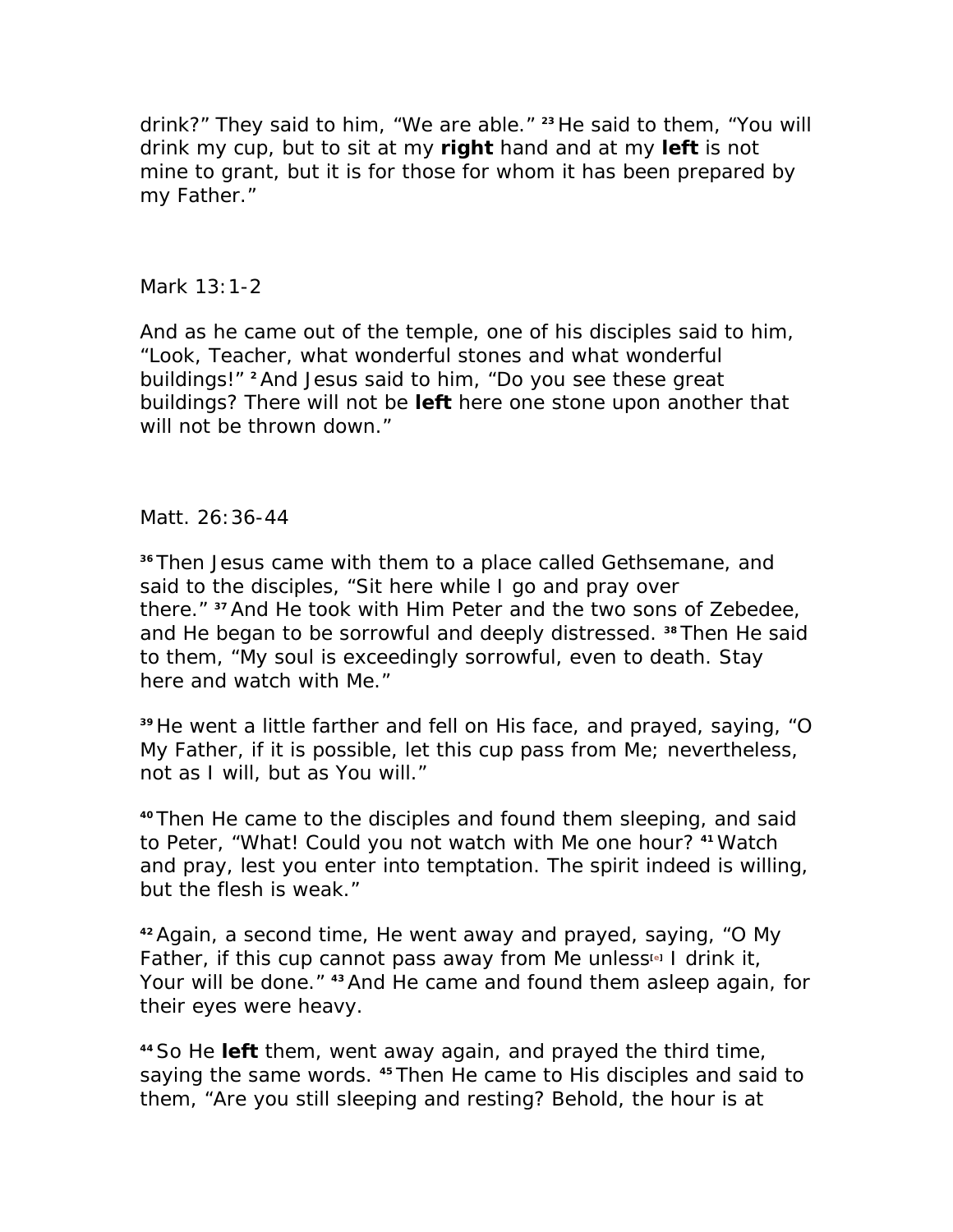*hand, and the Son of Man is being betrayed into the hands of sinners. 46 Rise, let us be going. See, My betrayer is at hand."* 

## Luke 22:47-51

*<sup>47</sup>And while He was still speaking, behold, a multitude; and he who was called Judas, one of the twelve, went before them and drew near to Jesus to kiss Him.48 But Jesus said to him, "Judas, are you betraying the Son of Man with a kiss?"* 

*<sup>49</sup>When those around Him saw what was going to happen, they said to Him, "Lord, shall we strike with the sword?" 50 And one of them struck the servant of the high priest and cut off his right ear.* 

*<sup>51</sup>But Jesus answered and said, "Permit even this." And He touched his ear and healed him.* 

Matt. 26:57-66

*<sup>57</sup>And those who had laid hold of Jesus led Him away to Caiaphas the high priest, where the scribes and the elders were assembled. 58 But Peter followed Him at a distance to the high priest's courtyard. And he went in and sat with the servants to see the end.* 

*<sup>59</sup>Now the chief priests, the elders,[g] and all the council sought false testimony against Jesus to put Him to death, 60 but found none. Even though many false witnesses came forward, they found none.[h] But at last two false witnesses[i] came forward 61 and said, "This fellow said, 'I am able to destroy the temple of God and to build it in three days.'"* 

*<sup>62</sup>And the high priest arose and said to Him, "Do You answer nothing? What is it these men testify against You?" 63 But Jesus kept silent. And the high priest answered and said to Him, "I put You under oath by the living God: Tell us if You are the Christ, the Son of God!"*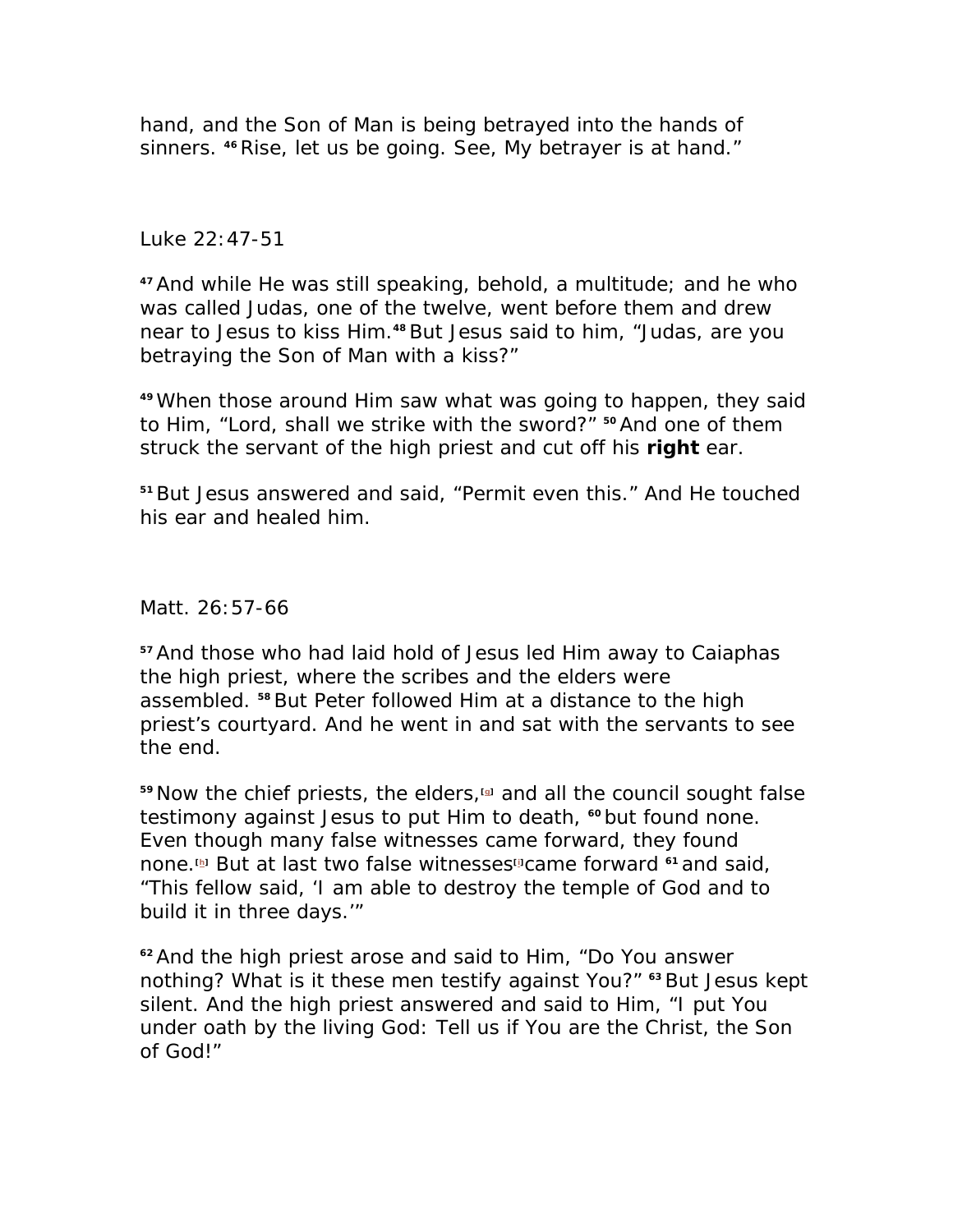*<sup>64</sup>Jesus said to him, "It is as you said. Nevertheless, I say to you, hereafter you will see the Son of Man sitting at the right hand of the Power, and coming on the clouds of heaven."* 

*<sup>65</sup>Then the high priest tore his clothes, saying, "He has spoken blasphemy! What further need do we have of witnesses? Look, now you have heard His blasphemy!66 What do you think?"* 

*They answered and said, "He is deserving of death."* 

Matt. 27:27-38

*<sup>27</sup>Then the soldiers of the governor took Jesus into the Praetorium and gathered the whole garrison around Him. 28 And they stripped Him and put a scarlet robe on Him. 29 When they had twisted a crown of thorns, they put it on His head, and a reed in His right hand. And they bowed the knee before Him and mocked Him, saying, "Hail, King of the Jews!" 30 Then they spat on Him, and took the reed and struck Him on the head.* 

*<sup>31</sup>And when they had mocked Him, they took the robe off Him, put His own clothes on Him, and led Him away to be crucified.* 

*<sup>32</sup>Now as they came out, they found a man of Cyrene, Simon by name. Him they compelled to bear His cross. 33 And when they had come to a place called Golgotha, that is to say, Place of a Skull, 34 they gave Him sour[e] wine mingled with gall to drink. But when He had tasted it, He would not drink.* 

*<sup>35</sup>Then they crucified Him, and divided His garments, casting*  lots,<sup>*m*</sup> that it might be fulfilled which was spoken by the prophet:

*"They divided My garments among them, And for My clothing they cast lots."[g]*

*<sup>36</sup>Sitting down, they kept watch over Him there. 37 And they put up over His head the accusation written against Him:* 

*THIS IS JESUS THE KING OF THE JEWS.*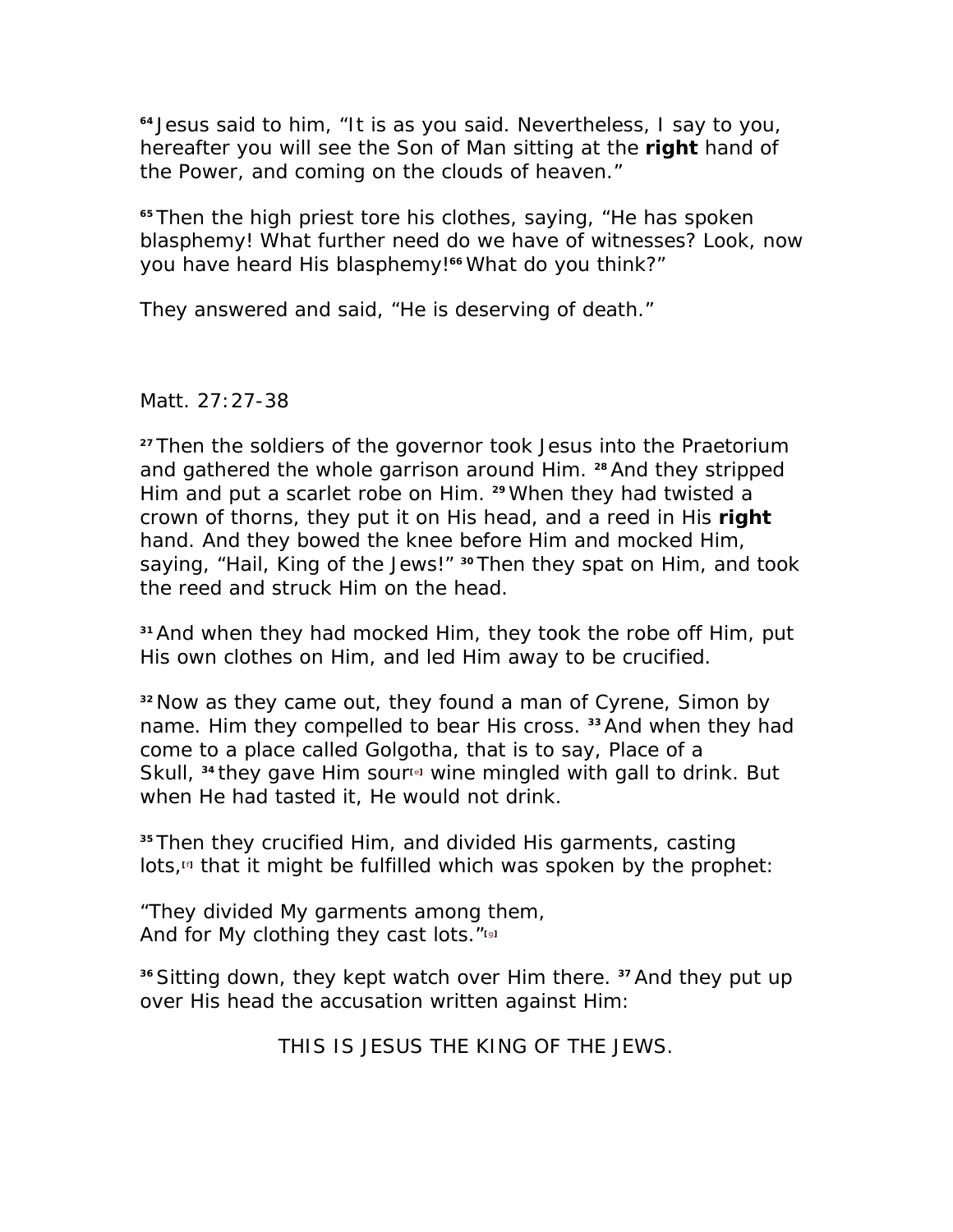*<sup>38</sup>Then two robbers were crucified with Him, one on the right and another on the left.* 

Mark 15:33-47

*<sup>33</sup>Now when the sixth hour had come, there was darkness over the whole land until the ninth hour. 34 And at the ninth hour Jesus cried out with a loud voice, saying, "Eloi, Eloi, lama sabachthani?" which is translated, "My God, My God, why have You forsaken Me?"[f]*

*<sup>35</sup>Some of those who stood by, when they heard that, said, "Look, He is calling for Elijah!" 36 Then someone ran and filled a sponge full of sour wine, put it on a reed, and offered it to Him to drink, saying, "Let Him alone; let us see if Elijah will come to take Him down."* 

*<sup>37</sup>And Jesus cried out with a loud voice, and breathed His last.* 

*<sup>38</sup>Then the veil of the temple was torn in two from top to bottom. 39 So when the centurion, who stood opposite Him, saw that He cried out like this and breathed His last,[g] he said, "Truly this Man was the Son of God!"* 

*<sup>40</sup>There were also women looking on from afar, among whom were Mary Magdalene, Mary the mother of James the Less and of Joses, and Salome, 41 who also followed Him and ministered to Him when He was in Galilee, and many other women who came up with Him to Jerusalem.* 

*<sup>42</sup>Now when evening had come, because it was the Preparation Day, that is, the day before the Sabbath, 43 Joseph of Arimathea, a prominent council member, who was himself waiting for the kingdom of God, coming and taking courage, went in to Pilate and asked for the body of Jesus. 44 Pilate marveled that He was already dead; and summoning the centurion, he asked him if He had been dead for some time. 45 So when he found out from the centurion, he granted the body to Joseph. 46 Then he bought fine linen, took Him down, and wrapped Him in the linen. And he laid Him in a tomb which had been hewn out of the rock, and rolled a stone against the door of the tomb. 47 And Mary Magdalene and Mary the mother of Joses observed where He was laid.*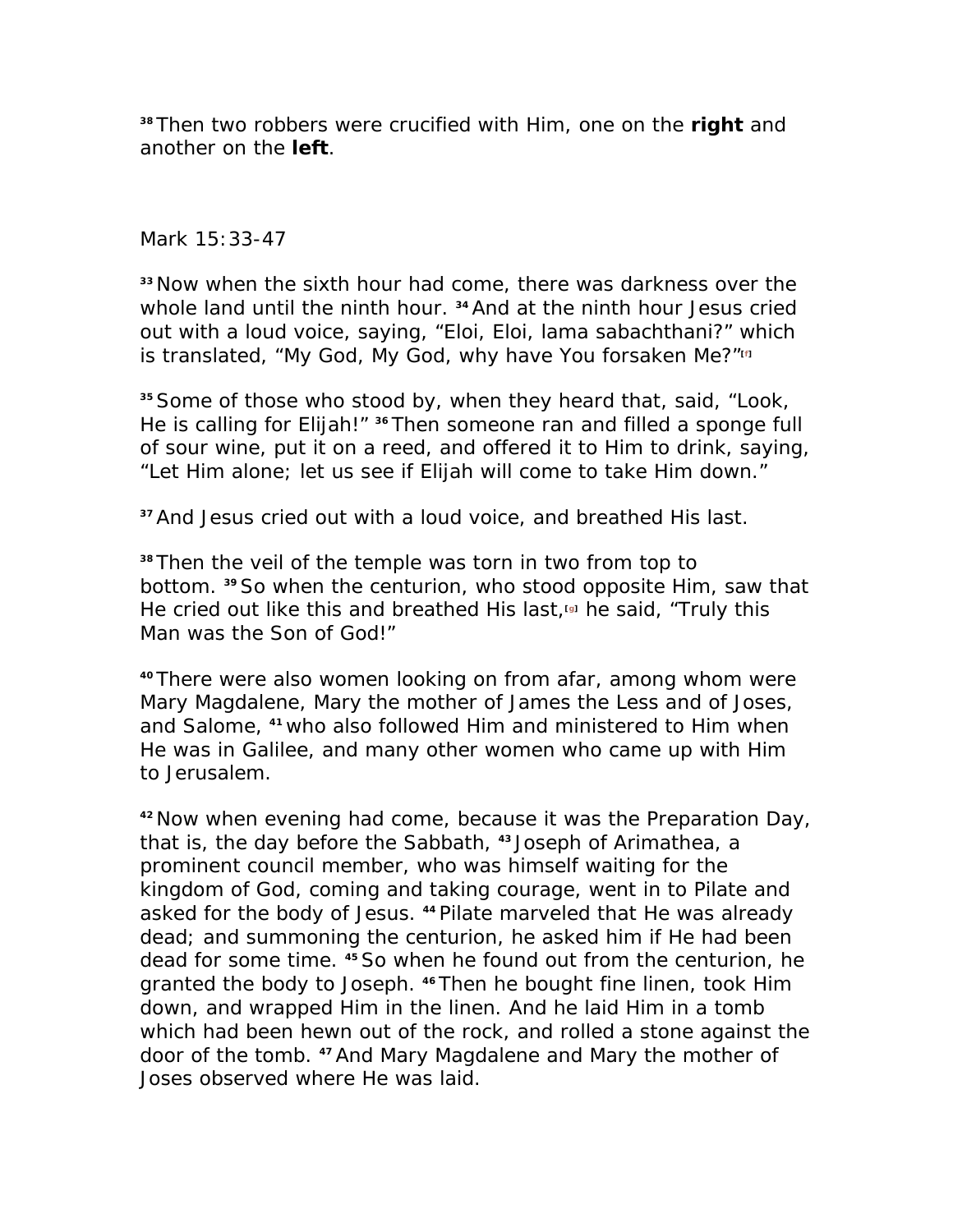Mark 16:1-8

*Now when the Sabbath was past, Mary Magdalene, Mary the mother of James, and Salome bought spices, that they might come and anoint Him. 2 Very early in the morning, on the first day of the week, they came to the tomb when the sun had risen. 3 And they said among themselves, "Who will roll away the stone from the door of the tomb for us?" 4 But when they looked up, they saw that the stone had been rolled away—for it was very large. 5 And entering the tomb, they saw a young man clothed in a long white robe sitting on the right side; and they were alarmed.* 

*<sup>6</sup>But he said to them, "Do not be alarmed. You seek Jesus of Nazareth, who was crucified. He is risen! He is not here. See the place where they laid Him. 7 But go, tell His disciples—and Peter that He is going before you into Galilee; there you will see Him, as He said to you."* 

*<sup>8</sup>So they went out quicklyand fled from the tomb, for they trembled and were amazed. And they said nothing to anyone, for they were afraid.* 

John 21:1-6

*After these things Jesus showed Himself again to the disciples at the Sea of Tiberias, and in this way He showed Himself: 2 Simon Peter, Thomas called the Twin, Nathanael of Cana in Galilee, the sons of Zebedee, and two others of His disciples were together. 3 Simon Peter said to them, "I am going fishing."* 

*They said to him, "We are going with you also." They went out and immediately<sup>a</sup>* got into the boat, and that night they caught *nothing. 4 But when the morning had now come, Jesus stood on the shore; yet the disciples did not know that it was Jesus. 5 Then Jesus said to them, "Children, have you any food?"* 

*They answered Him, "No."* 

*<sup>6</sup>And He said to them, "Cast the net on the right side of the boat, and you will find some." So they cast, and now they were not able to draw it in because of the multitude of fish.*